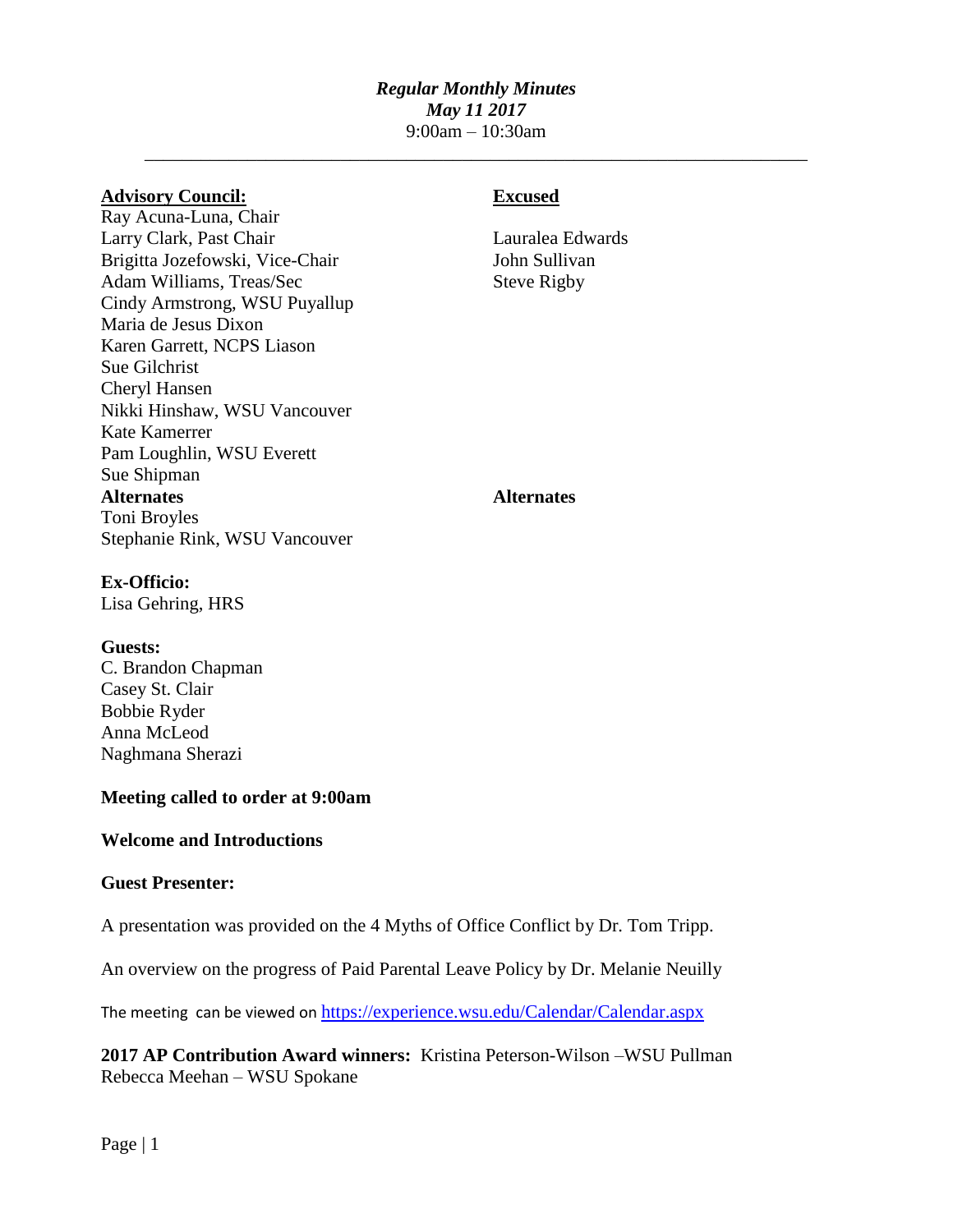## **Chair's Report**

We look forward to continuing our efforts for next year with our very talented incoming Executive Officers and new council members.

The Executive Council met with president and topics discussed: Tuition Waiver Review

-Different options were discussed and the committee will continue to work on this next yeA The Professional Development evaluation on Kevin Parker was given, noting it was quite positive and suggestions were provided for future topics and input on future seminars . A professional development plan will be finalized 2017-2018.

WSU and the Pullman School District are in discussions to sync Spring Break in the future.

## **New Business -**

Retreat for members will be held June 6, 2017. Special guest is President Schulz.

**Approval of Minutes:** April minutes approved.

## **Old Business -**

Election Process: A draft document detailing specific timelines and election processes were sent to members via email for review and input. Motion to approve election process changes as circulated. Motion carried. The Guiding Principles and Bylaws require amendment to incorporate this process. A Bylaws committee will be formed to review and address updates.

**Open Forum** – .CPS conference registration is open. See website for sign-up.

## **Sub-Committees**

- Budget: Adam Williams End of year report to be provided at Retreat
- Events Committee: Brigitta Jozefowski AP Contribution Award was just awarded. Staff Appreciation Week upcoming.
- Marketing: Stephanie Rink The newsletter will be coming out soon, please provide any updates to be included
- Training/Professional Development: P. Loughlin: 8 grants for mini grants were received and we are awaiting the results by May 19.
- Strategic Plan Review/Adam Williams: The final version will be sent out after compiling information.

### **Regional Campus Updates**

Everett: Pam Loughlin/ A ribbon cutting will occur August 15 on the new building and students start on August 22

Puyallup: Cindy Armstrong/ As of May 1, a leadership change has occurred to oversee, Mt Vernon, Puyallup and Center for Natural Resources

Pullman: commencement last week; street work in. new VP of Communication started; there is still many new construction projects that are ongoing.